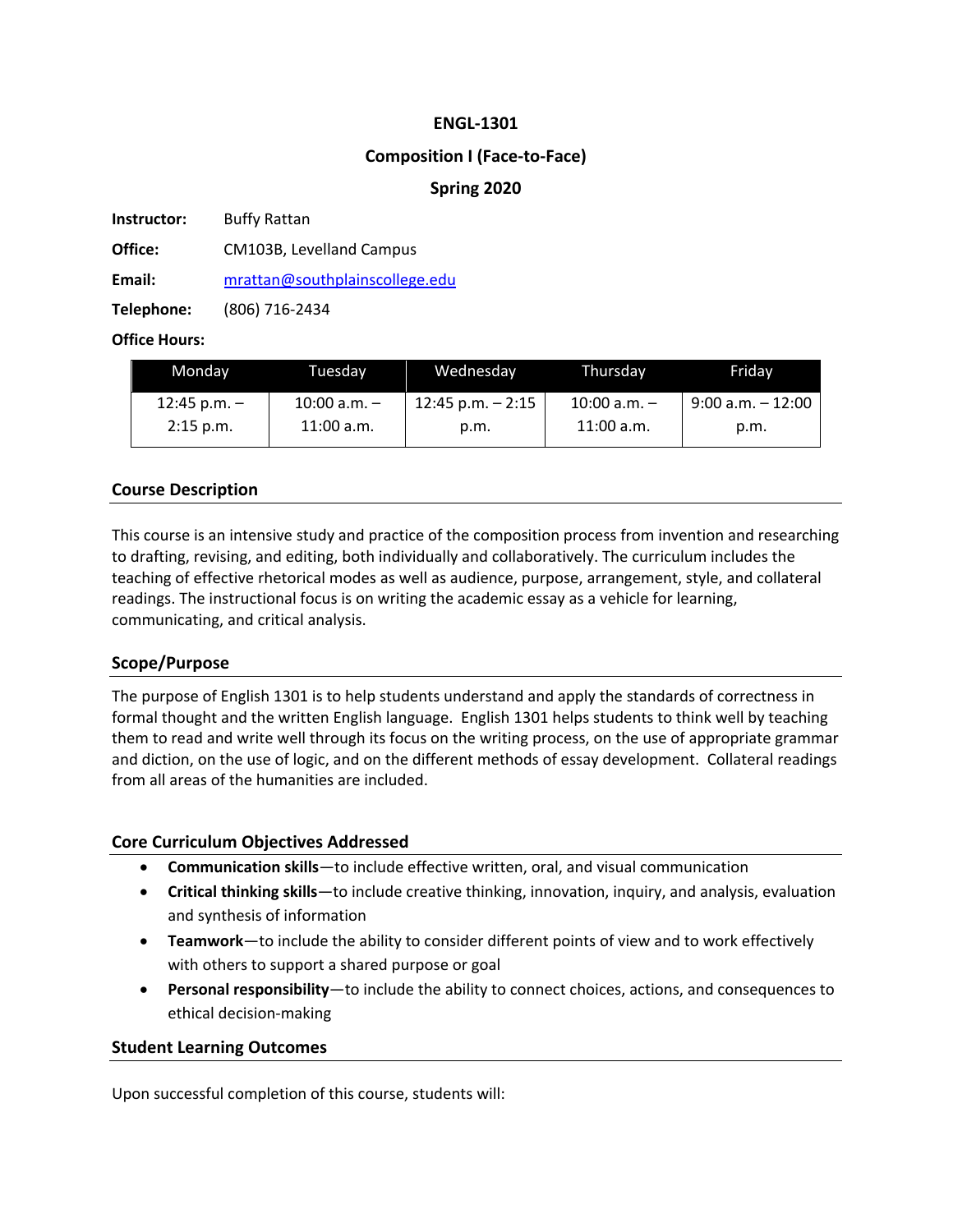- 1. Demonstrate knowledge of individual and collaborative writing processes.
- 2. Exhibit logic, unity, development, and coherence to create essays.
- 3. Develop ideas with appropriate support and attribution.
- 4. Write in a style appropriate to audience and purpose.
- 5. Read, reflect, and respond critically to a variety of texts.
- 6. Use edited American English, with an emphasis on correct grammar, punctuation, spelling, and mechanics, in academic essays.
- 7. Write a minimum of six 500-word essays.

### **Required Access Code**

The *Accelerate: Comp Foundations* workbook and an access code to the Mindtap English Handbook are required for this course and are included as part of your course fee. Access to Mindtap is through our Blackboard course.

### **Software and Computer Requirements**

You are required to have access to the following technologies:

- **Computer and high-speed internet connection**—understand that computer or internet connection problems may occur for you at some point in the semester. If that occurs, **it is your responsibility to find alternate computers you may use to submit your work on time**. Find your alternate resources now; do not wait until you suddenly need them. You can find computers and/or Wi-Fi in the following places:
	- o SPC Reese Campus Student Computer Lab (806-716-4666)
	- o SPC Levelland Campus Student Computer Lab (806-716-2179)
	- $\circ$  SPC Levelland Campus Library Computer Lab (806-716-2299) this lab is open on Sundays also
	- o Your local city library
	- o Restaurants or cafes with free Wi-Fi
	- o Neighbors or friends (line up at least three)
	- o **Computer help:** helpdesk@southplainscollege.edu or 806-716-2600
- **Web browser--** Blackboard is designed to work best with the Mozilla Firefox browser. Mac users may use either Firefox or Safari.
- **Blackboard** account
	- $\circ$  For help with Blackboard, email blackboard@southplainscollege.edu. Be sure to include your full name, your instructor's name, the course and section you are enrolled in, and a detailed description of the problem. The email account is monitored from 8:00 am to 10:00 pm Monday through Sunday. You can expect a response within 24 hours by email.
	- $\circ$  You may also receive help with Blackboard by phone by calling 806-716-2180 between the hours of 8:00 am and 4:00 pm Monday through Friday except holidays.
- **Office 365 Word and PowerPoint programs** (papers will only be accepted in .doc or .docx format). As a member of the SPC community you have free access to Office 365.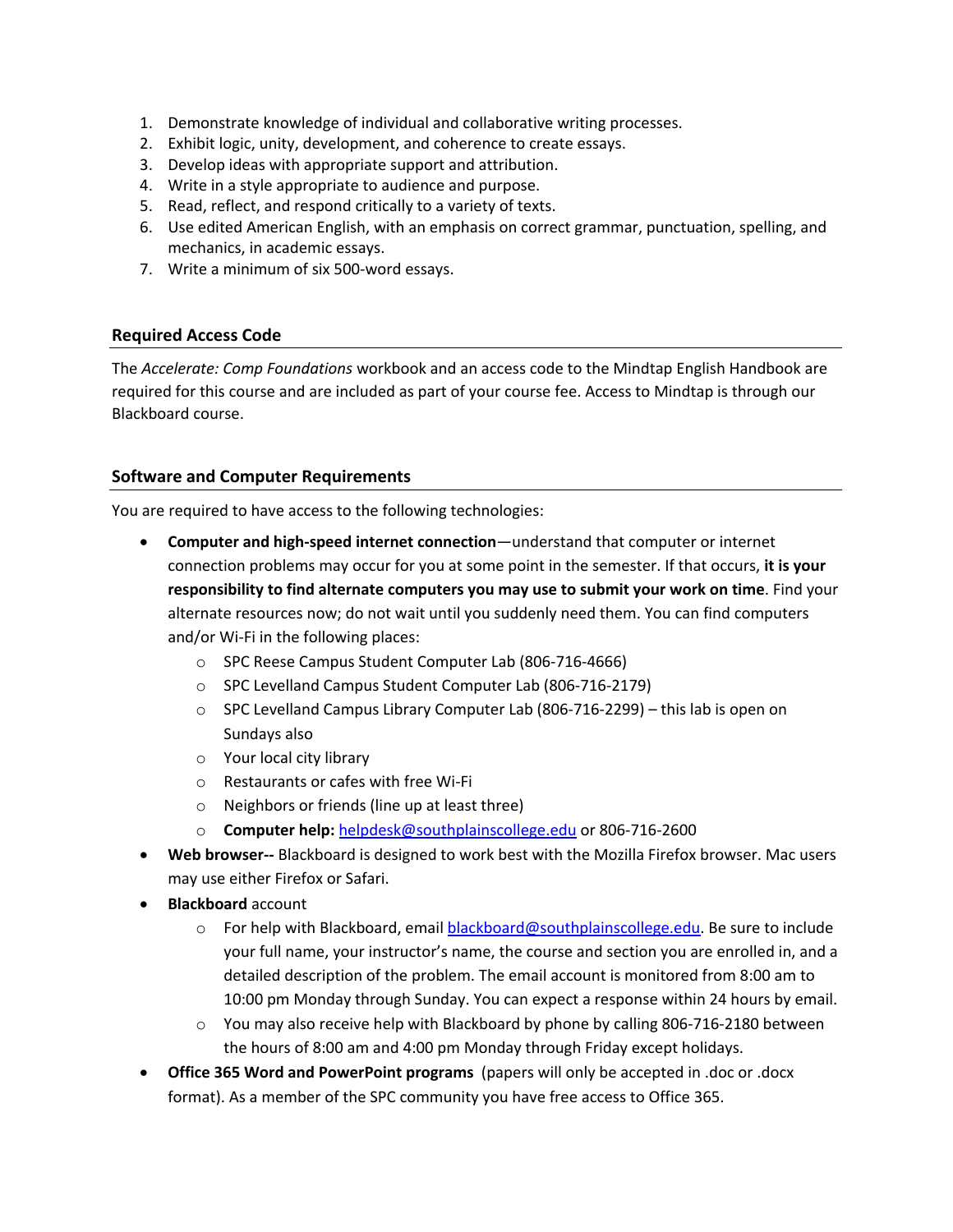- $\circ$  To access Office 365, go to www.office.com and sign in with your SPC email address and password.
- $\circ$  You can then click the install office link towards the top right to install the application to your computer.
- **Mindtap account** (more information can be found in Blackboard, and access is included as part of your course fee)
- **SPC student email account**—While we will be using Blackboard course messages for communication in this course, it is important that you activate your SPC student email account if you haven't already done so. Not only will you need to access your SPC email account to receive TurnItIn digital paper submission receipts for this class, but SPC also sends many important messages to your SPC email address. I recommend that you set up access to your SPC email account through a mobile phone app such as your default Mail app or the Outlook app.

The following technology is optional, but useful:

• Blackboard app for smart phones

# **Communication**

The best way to reach me is through the Blackboard course messages tool or by stopping by my office during office hours.

I do my best to return Blackboard course emails within 24 hours, with the exception of Sundays and holidays. This is going to require some planning on your part; you won't be able to wait until the last minute to complete assignments.

We will use the Blackboard email tool exclusively for this course; you may access it via the "Course Messages" link within our Blackboard course.

# **How to send me a message inside our Blackboard English course:**

- 1. Click on Course Messages under the Course Tools menu on the left side of the screen.
- 2. Click on the Create Message button.
- 3. Click on the TO button and find my name in the Select Recipients box (Sharon Race Instructor).
- 4. Click on my name and then click on the right arrow to move my name to the Recipient box.
- 5. Scroll down to the message area.
- 6. Type YOUR NAME and the SUBJECT OF YOUR MESSAGE in the Subject box (example: Jane Doe Question about "Araby").
- 7. Type your message in the message area. Click on the ABC button with the check mark under it to check your spelling.
- 8. Click the Submit button to send your message.
- 9. If you want to make sure a mail message has been sent successfully, check your Sent folder in Mail.

# **Attendance and Participation Policy**

Regular, consistent attendance is required for this course. Any class session or activity missed, regardless of cause, reduces the opportunity for learning and may adversely affect a student's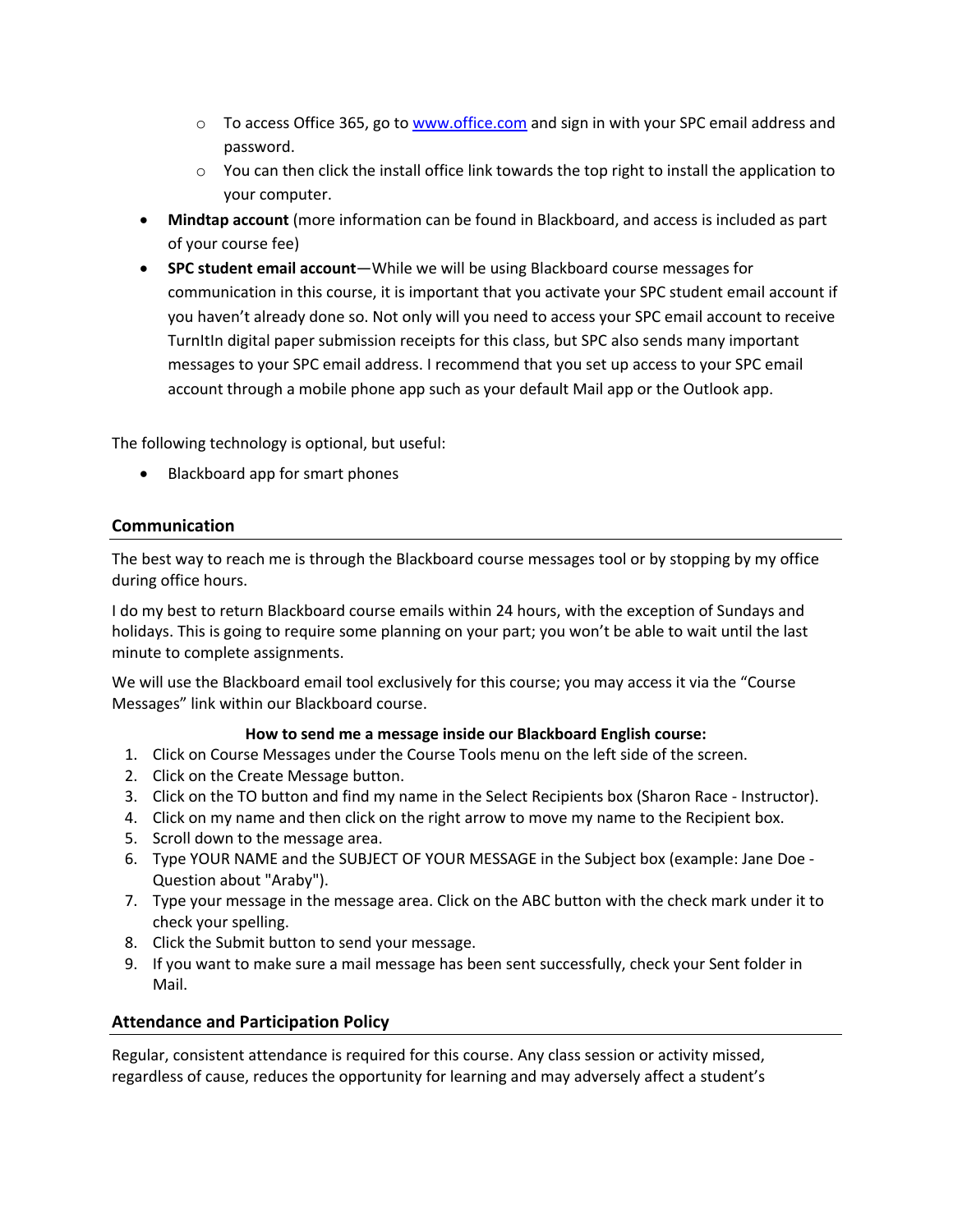achievement. Accordingly, this course requires student attendance and participation in order for students to remain enrolled in this class.

There are several main things to remember about attendance for this course:

- 1. An absence is an absence—there are no excused absences, even if you have a doctor's note.
- 2. I do not drop students for non-attendance. It is your responsibility to initiate the drop process if you decide not to complete the course. Students who stop attending but don't complete the coursework will receive an F at the end of the semester.
- 3. I *do* take attendance every class period, and your attendance will count toward your final grade. Students who do not bring their textbook, are late, or leave early will receive a zero for the day; students who are on time and present throughout the entire class period will receive a 100 for the day.
- 4. There are several days this semester that require special attention: the days that we'll conduct small group workshops. These are listed on the course calendar If you miss one of these, you cannot make them up, and you'll receive a 0 for the assignment. Missing these days will immensely impact your grade.
- 5. Late work is not accepted for any reason.
- 6. When you're absent, be sure to get the notes and information about what you missed from a classmate. I can't reteach the material you missed one-on-one. However, if you need handouts or assignment instructions, etc., be sure to see me during office hours.

Please notify me when you are going to be out of town for a school-sponsored event. I will let you work ahead so that you don't miss any deadlines. However, please know that no exceptions will be made to the late assignment policy.

# **Grading Policy**

Your final grade in this course will be based upon your performance on course projects. Each area of your work will make up a specific percentage of your final grade in this course.

Final grades will be assigned based on the following percentages:

| <b>Essays</b>                                            | 40% |
|----------------------------------------------------------|-----|
| <b>Essay Exams</b>                                       | 10% |
| <b>Small Group Workshops</b>                             | 10% |
| <b>Final Drafts</b>                                      | 20% |
| <b>Mindtap Exercises (average of all)</b>                | 20% |
| <b>Response Papers (average of all)</b>                  | 20% |
| <b>Participation (average of all)</b>                    | 5%  |
| <b>Comp Foundations and Homework</b><br>(average of all) | 10% |
| <b>Course Post-Test (Final)</b>                          | 5%  |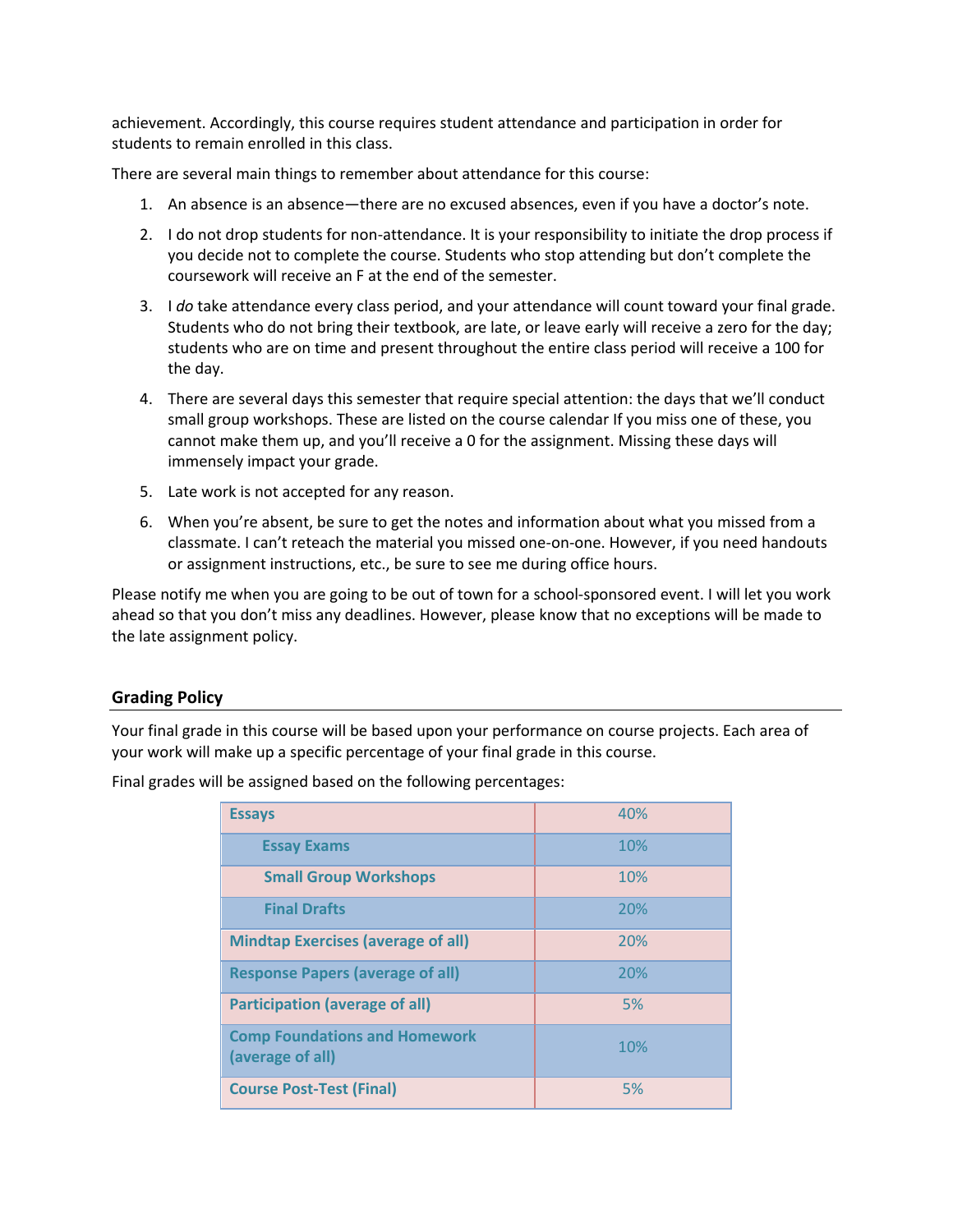It is up to you to monitor your average and course progress. If at any time you feel that you need to discuss your course progress with me, it is your responsibility to make contact.

### **Late Work**

You do not receive credit for a late assignment, nor should you ask to take a quiz or exam or submit a paper after the deadline because you have had or do have computer problems. Do not wait until the night before to complete weekly assignments.

• Have alternate computer locations already lined up to use in case you have trouble with your own computer. Our Blackboard course is set up to prevent submission of late assignments, so be sure you complete and submit assignments before the noon deadline on Fridays.

• **Pretend that the deadline is Thursday at midnight instead of Friday at noon.**

• Plan ahead; if you have to be out of town or at work right when assignments are due, finish them early.

### **Methods of Evaluation**

- Your work will be evaluated by means of this scoring system: A (90-100); B (80-89); C (70-79); D (60-69); F (59 and below).
- Blackboard quizzes and parts of the major exams are graded electronically and your grades will be available when I release them.
- Papers can take from one to two weeks to be graded; I will usually notify you through an Announcement when I have finished grading those written assignments. **MAJOR ERRORS are grade killers!** The major errors are fused sentences, comma splices, fragments, subject-verb agreement errors, pronoun-antecedent agreement errors, pronoun reference errors, three spelling/wrong word errors. Here's how major errors can affect your papers: if your paper has great content and contains no major errors, it could earn an A. Great content with one or two major errors would earn a B; great content with three or four major errors earns a C; five or six major errors drops it to a D; seven or more major errors receives a failing grade. In other words, don't let MAJOR ERRORS prevent your papers from earning the scores that your great content deserves! The absence of major errors, on the other hand, does not guarantee a good grade; content, organization, development, etc. must also be exemplary.

**"A" Essay (Superior)** To earn an "A," a paper meets all of the criteria below:

- The paper fulfills all the basic requirements of the assignment (for example, topic, purpose, length, format).
- **Unity:** The paper states a clear thesis, all topic sentences strongly support the thesis, and body paragraphs are unified around their topic sentences. The essay conveys a clear purpose and is tailored to a distinctive audience.
- **Support**: Body paragraphs contain abundant, fresh details and examples that provide specific, concrete, logical evidence. If sources are required, the paper accurately integrates and correctly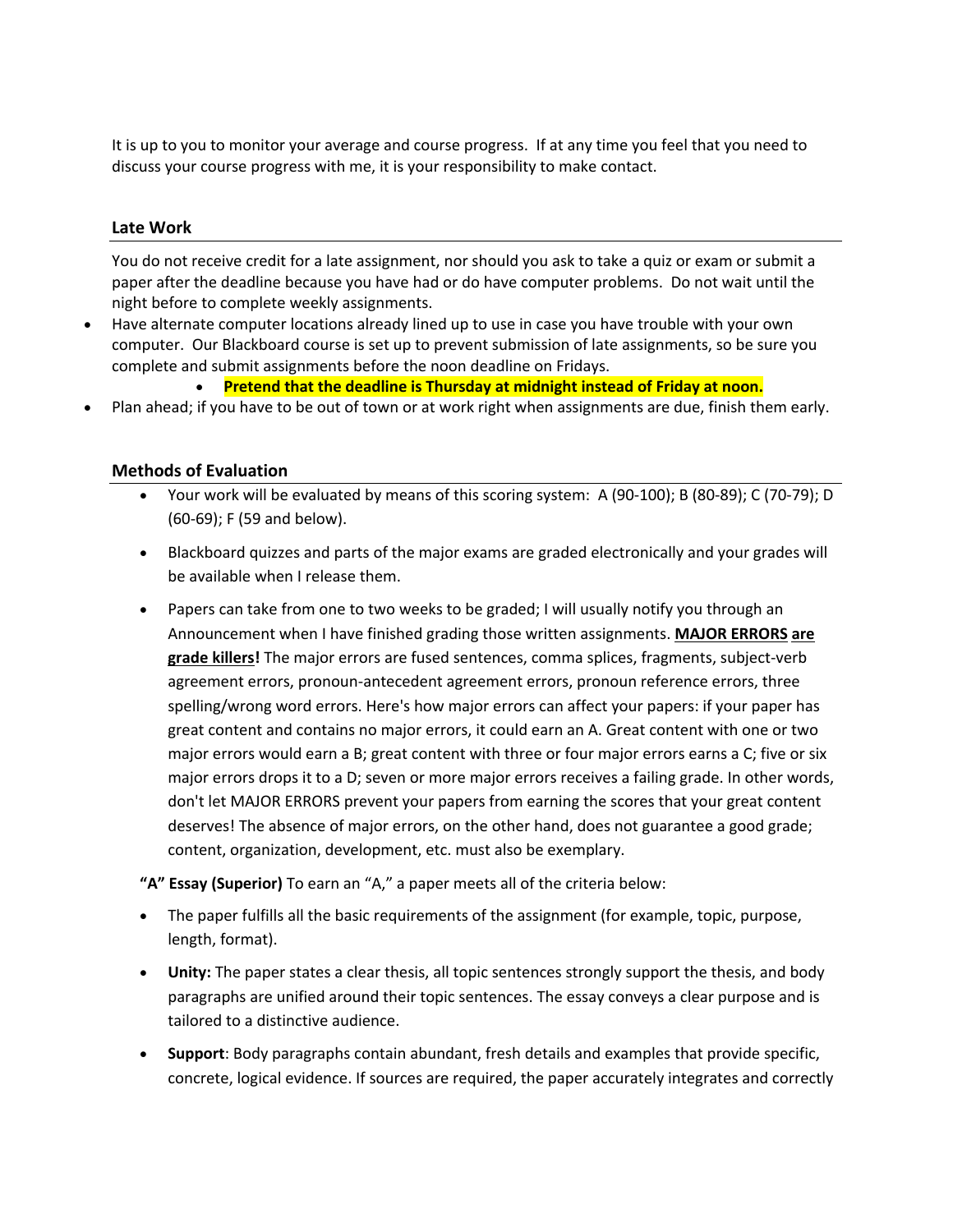documents credible source material to add insight, sophistication, and complexity to the paper's ideas.

- **Coherence:** The organization of the paper is excellent and logical (emphatic order, chronological order, etc.), transitions are sophisticated, and the paper exhibits mastery of basic components (introduction, conclusion, and body paragraph structure).
- **Sentence Skills:** The paper contains no major errors (fragment, fused sentence, comma splice, subject-verb agreement, pronoun reference or agreement, verb form) and is virtually free of other grammar, spelling, wrong word, punctuation, mechanical, or point of view errors. Word choice and sentence variety (simple, compound, complex) are effective and powerful.

**"B" Essay (Strong)** To earn a "B," a paper meets all of the criteria below:

- The paper fulfills all the basic requirements of the assignment (for example, topic, purpose, length, format).
- **Unity:** The paper states a clear thesis, all topic sentences directly support the thesis, and body paragraphs display unity. The essay conveys good awareness of purpose and audience.
- **Support**: Body paragraphs are well-developed with specific details, examples, and sound logic. If sources are required, the paper accurately uses and correctly documents credible source material to supplement its ideas.
- **Coherence:** The organization of the paper is clear and helpful, transitions are helpful, and the paper exhibits strong basic components (introduction, conclusion, and body paragraph structure).
- **Sentence Skills:** The paper contains no more than two major errors (fragment, fused sentence, comma splice, subject-verb agreement, pronoun reference or agreement, verb form) and very few other grammar, spelling, wrong word, punctuation, mechanical, or point of view errors. Word choice and sentence variety are strong.

**"C" Paper (Acceptable)** To earn a "C," a paper meets all of the criteria below:

- The paper fulfills all the basic requirements of the assignment (for example, topic, purpose, length, format).
- **Unity:** A thesis is stated but may lack a strong claim or be obvious or predictable; topic sentences adequately support the thesis. One error in paragraph unity may occur. The essay's purpose and audience are adequately conveyed.
- **Support**: Body paragraphs contain relevant details or logical reasons but need more specific examples/evidence. If sources are required, credible outside sources are usually integrated and cited correctly.
- **Coherence:** Organization of ideas is satisfactory, transitions are logical, and the paper indicates competence in basic components (introduction, conclusion, and body paragraph structure).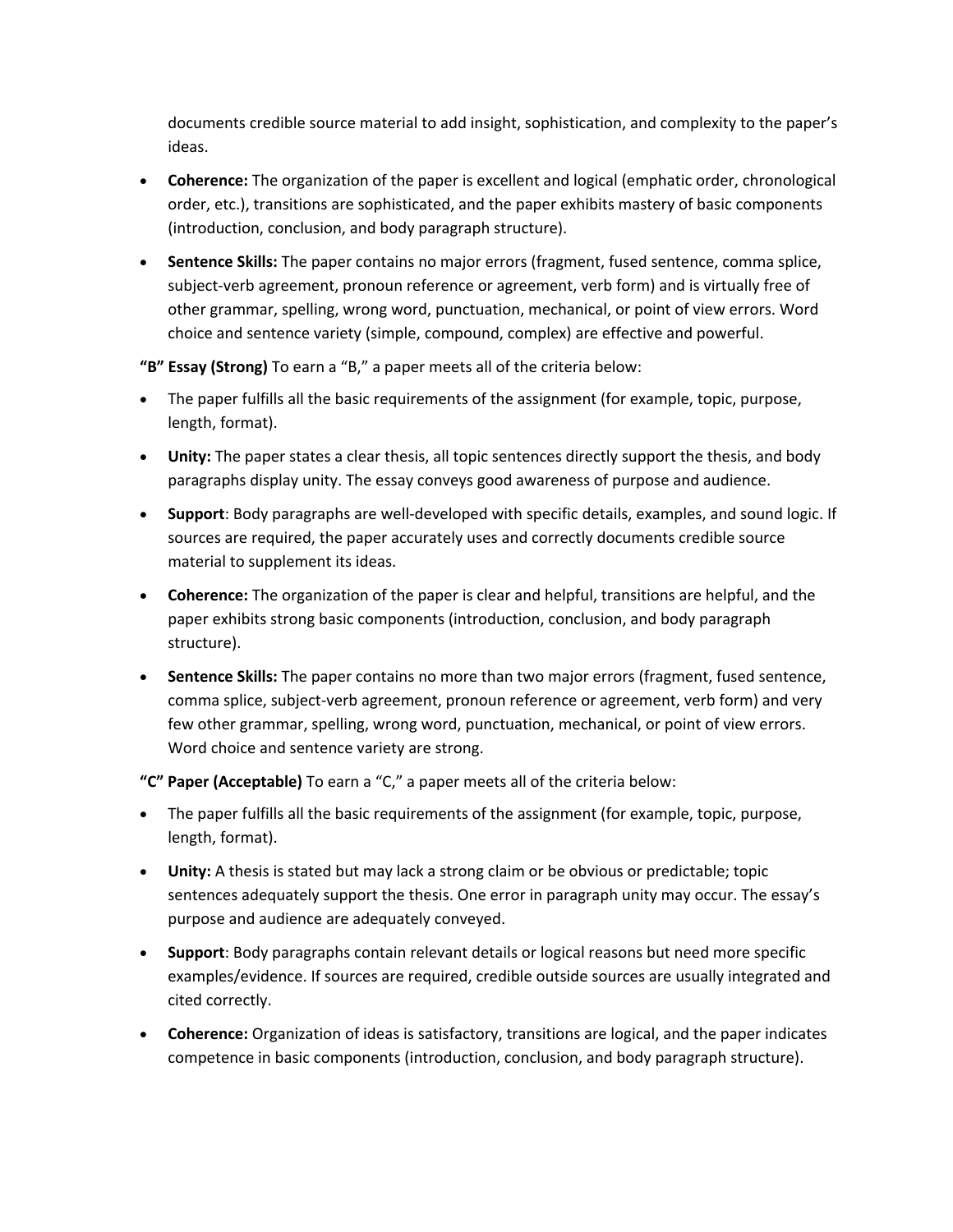• **Sentence Skills:** The paper contains no more than four major errors (fragment, fused sentence, comma splice, subject-verb agreement, pronoun reference or agreement, verb form). Some other grammar, spelling, wrong word, punctuation, mechanical, or point of view errors are present but not distracting. Word choice and sentence variety are strong.

**"D" Paper (Developing)** To earn a "D," a paper will exhibit *one or more* of the weaknesses below:

- The paper only partially fulfills one or more of the basic requirements of the assignment (for example, topic, purpose, length, format).
- **Unity:** The thesis may announce the topic but no claim, contain more than one idea, or be too vague, too broad, or too narrow. Topic sentences are not tied to the thesis. Two errors in paragraph unity may occur. Essay conveys little awareness of audience or purpose.
- **Support**: Details are sparse or vague and consist of generalizations, clichés, or repetition. If applicable, sources are insufficient and/or not always integrated or cited correctly.
- **Coherence:** Organization is attempted but disjointed or confusing; transitions are sparse. The paper indicates awareness of but not competence in basic components (introduction, conclusion, and body paragraph structure).
- **Sentence Skills:** The paper contains no more than six major errors (fragment, fused sentence, comma splice, subject-verb agreement, pronoun reference or agreement, verb form). Several other grammar, spelling, wrong word, punctuation, mechanical, or point of view errors distract from the content. Informal word choices occur with little or no variety in sentence type and length.

**"F" Paper (Unacceptable)** To earn an "F," a paper will exhibit *one or more* of the weaknesses below:

- The paper fails to fulfill one or more of the basic requirements of the assignment (for example, topic, purpose, length, format).
- **Unity:** The thesis is illogical, incomplete, or missing, so the essay lacks focus on one central idea. Topic sentences are missing, so body paragraphs lack unity. The essay ignores the purpose and audience.
- **Support**: Details are illogical, irrelevant, or missing from body paragraphs. If sources are required, the paper fails to use sources, does not meet the minimum source requirements, uses source material inaccurately, uses sources that are not credible, fails to document fully or correctly, and/or includes plagiarism.
- **Coherence:** Organization is incoherent, transitions are missing or illogical, or the paper indicates lack of competence in basic paper components (for example, lack of introduction and/or conclusion, lack of paragraphing).
- **Sentence Skills:** Seven or more major errors (fragment, fused sentence, comma splice, subjectverb agreement, pronoun reference or agreement, verb form) occur with numerous other grammar, spelling, wrong word, punctuation, mechanical, or point of view errors. Word choice is often inaccurate, immature, or inappropriate. Multiple sentence structure/syntax errors make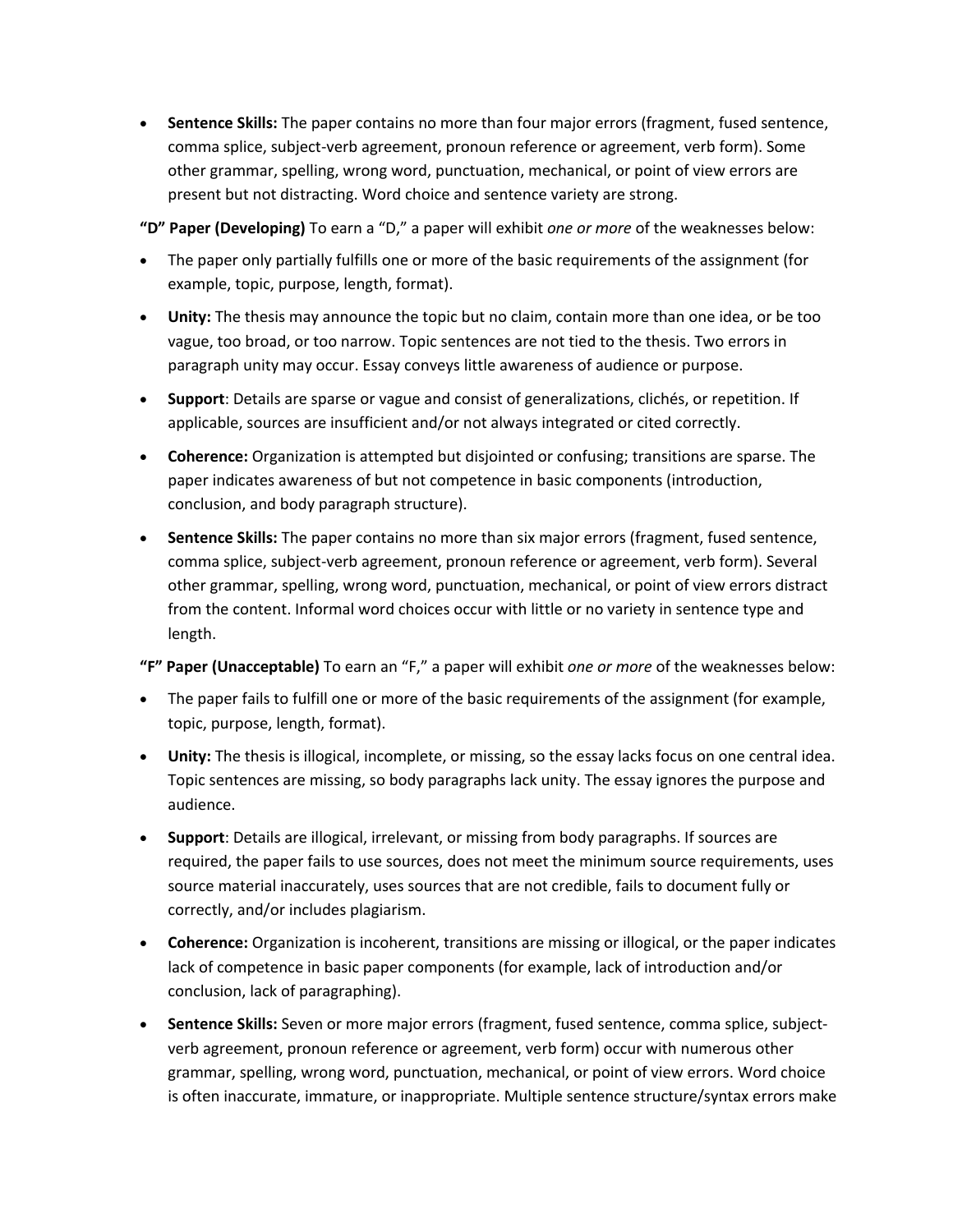the paper difficult or almost impossible to read. If one type or a combination of types of errors, regardless of whether they are major or minor, seriously affects the readability of a paper, it will receive an "F."

# **TURNITIN (where you submit papers in our Blackboard course):**

- TURNITIN is where papers are submitted and graded inside our Blackboard course.
- Submit your papers using Microsoft Word only.
- Many students make the mistake of uploading a paper and thinking they are done. There is a second step, which is to confirm submission. If the second step isn't confirmed, the paper will not be submitted, and there will be no digital receipt.
- After you submit a paper to TURNITIN, you must immediately check your South Plains College email account, including your junk, bulk, or deleted folders (it is sometimes filtered as spam) for the digital receipt email. If you do not see a digital receipt, then your submission was **not** likely received by TURNITIN, and you will need to resubmit your paper immediately.
- Without a digital receipt, you cannot prove that you submitted your paper before the deadline, and **I don't accept late papers**.
- Once your paper has been graded, click on the **View/Submit** link to view my comments and marks.

#### **Essays**

You will be required to submit three full essays. There will be several steps to complete for each essay. The first step is the completion of a rough draft. The second is participation in a peer review session. The third is the submission of a revised draft. If you do not complete the rough draft, you won't be able to participate in peer review, lowering your grade further. Due dates and specific assignment details can be found in the module folders in Blackboard. Late work will not be accepted for any reason. Together, the initial drafts, peer reviews, and final drafts are worth 40% of your final grade. The essay rubric can be found in Blackboard.

#### **Response Papers**

You will be required to write three response papers for this course – one for each module. Instructions for these assignments can be found in Blackboard. These assignments will be worth 20% of your final grade. I do not accept late work for any reason. The Response Paper rubric can be found in Blackboard.

# **Reading Assignments and Video Lectures**

Mandatory, assigned reading is required for this course; you are also required to watch recorded video lectures. Reading and video lecture assignments can be found in Blackboard.

# **Mindtap Coursework**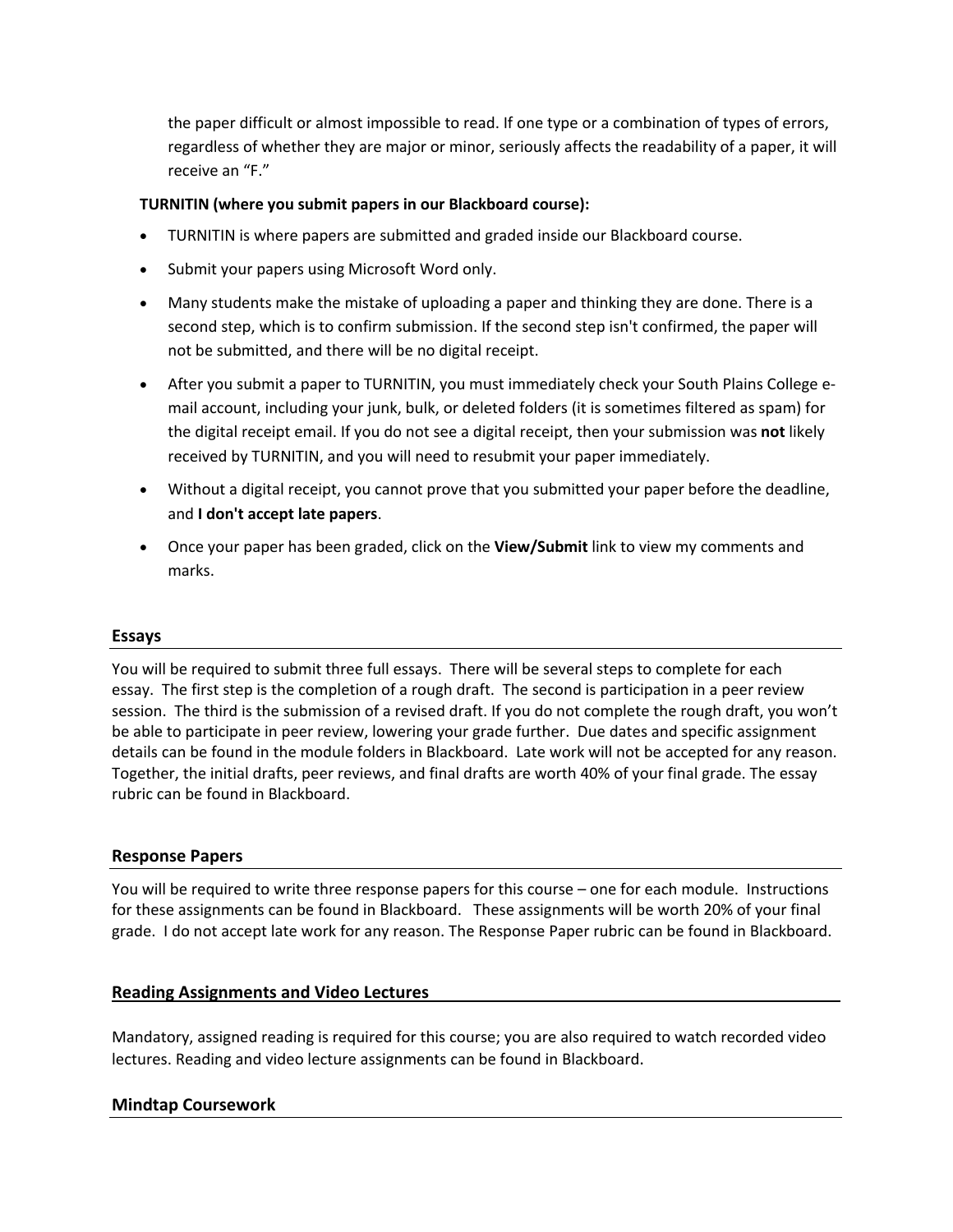Several Mindtap exercises must be completed over the course of the semester. Availability and due dates are available on the course calendar. Mindtap exercises will help you review your grammar and help you improve your reading skills and think about the writing process. You will access these assignments via Blackboard. Averaged together, these assignments long with any quizzes are worth 20% of your final grade. I do not accept late submissions for any reason.

#### **Style Guide**

We will use the APA style guide for formatting and documentation in this course. Specific rules regarding this particular style guide can be found by clicking the APA Resources link in Blackboard. All documents you submit should be formatting using APA standards, and all citations you write, whether in-text or on a References page, should follow APA guidelines for citation.

#### **Academic Integrity**

It is the aim of the faculty of South Plains College to foster a spirit of complete honesty and a high standard of integrity. The attempt of any student to present as his or her own any work which he or she has not honestly performed is regarded by the faculty and administration as a most serious offense and renders the offender liable to serious consequences and possible suspension. Please refer to the SPC General Catalog regarding consequences for cheating and plagiarism,

Plagiarism violations include, but are not limited to, the following:

- 1. Turning in a paper that has been purchased, borrowed, or downloaded from another student, an online term paper site, or a mail order term paper mill;
- 2. Cutting and pasting together information from books, articles, other papers, or online sites without providing proper documentation;
- 3. Using direct quotations (three or more words) from a source without showing them to be direct quotations and citing them; or
- 4. Giving an in-text citation only at the end of a paragraph.

Cheating violations include, but are not limited to, the following:

- 1. Obtaining an examination by stealing or collusion;
- 2. Discovering the content of an examination before it is given;
- 3. Using an unauthorized source of information (notes, textbook, text messaging, internet) during an examination, quiz, or homework assignment;
- 4. Entering an office or building to obtain unfair advantage;
- 5. Taking an examination for another;
- 6. Altering grade records; or
- 7. Copying another's work during an examination or on a homework assignment.

**\*\*Do not, under any circumstances, turn in another student's work as your own. Do not, under any circumstances, give your work to anyone else to turn in as their own. Do not copy and paste from the Internet. All of these situations are representative of academic dishonesty and will be treated as such.\*\***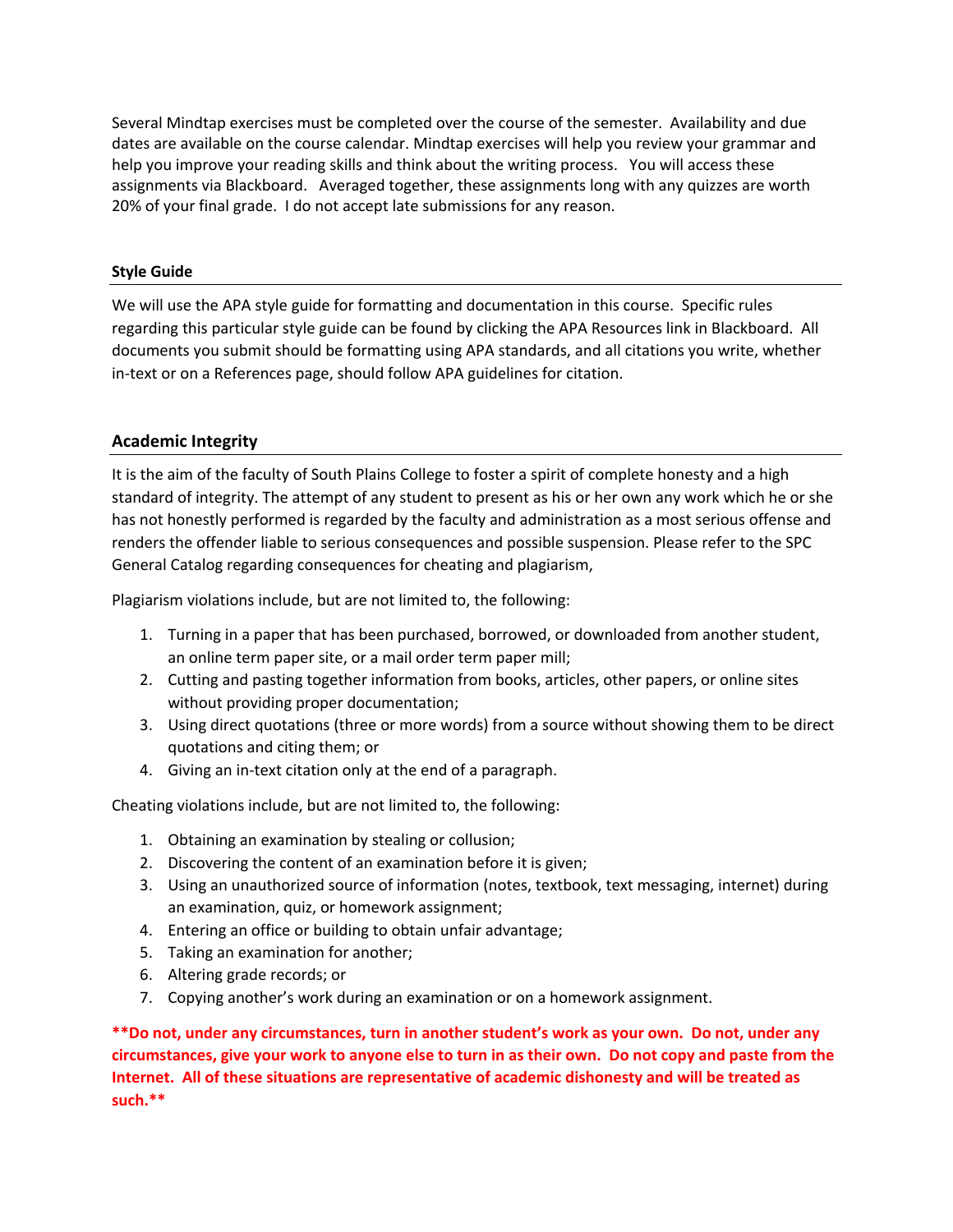I have zero tolerance for cheaters. If I suspect you of cheating, I will drop you without discussion. Please trust me when I say I have ways of determining whether or not you've cheated.

### **Due Dates**

Due dates are posted in Blackboard, and are firm. I do not grant extensions or allow late work for any reason. Work submitted after the due date will not be evaluated and will receive a grade of 0.

As a college student, you assume the responsibility for your technology. I suggest three things:

- 1. Have a backup plan in place from day one, just in case your technology fails.
- 2. After submitting an assignment, return to the assignment submission before the due date and make sure it's been submitted properly. If it's not submitted properly by the due date, you will not receive credit for it, regardless of whether or not you thought the paper had submitted.
- 3. Don't wait until the last minute to submit assignments. If you have trouble, but no one is available to help you, you will still not able to submit the assignment late.

You are responsible for making sure your work has been submitted properly.

### **Assignment Submission**

I cannot accept any assignment via email, for any reason. All files must be submitted via the assignment tool in the Blackboard modules. It is your responsibility to make sure the assignment submitted properly before the due date. Double check each assignment for proper submission. No documents will be accepted after the submission deadline has passed for any reason.

Additionally, all files must be submitted as .docx documents (Microsoft Word). I cannot accept .gdoc, .pages, .odt, .rtf, or .txt files.

# **In-Class Computer and Cell Phone Use**

Students will not be allowed to use personal electronics in this course, including but not limited to cell phones, tablets, or laptop computers unless previously agreed to by the instructor. Failure to adhere to this policy will affect your attendance and participation grade. If it is a persistent issue, you will be asked to leave class.

#### **Disclaimer**

Because we will use Blackboard to conduct a portion of this class, please note that the materials you may be accessing in chat rooms, bulletin boards or unofficial web pages are not officially sponsored by South Plains College. The United States Constitution rights of free speech apply to all members of our community regardless of the medium used. We disclaim all liability for data, information or opinions expressed in these forums.

#### **Special Services**